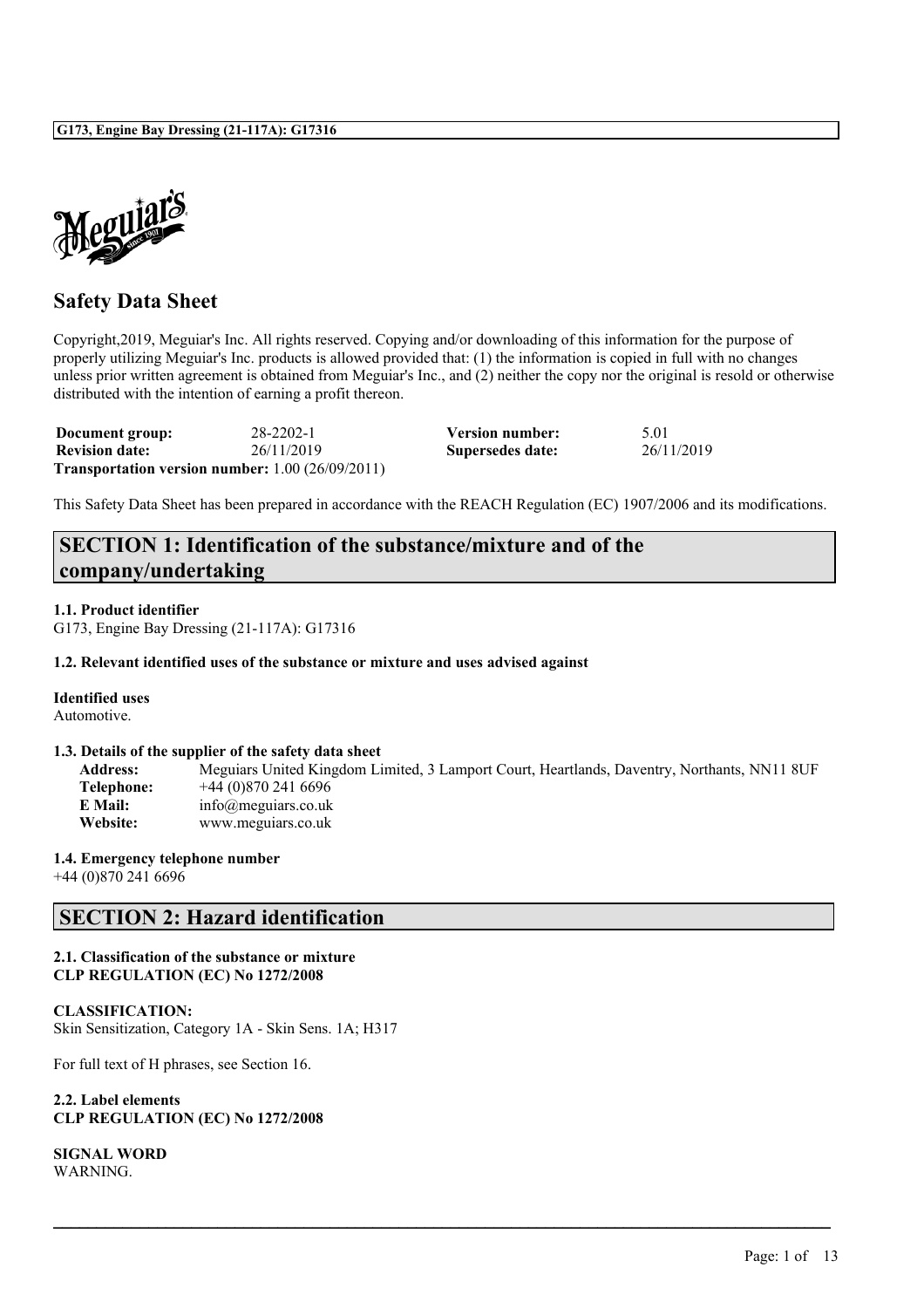**Symbols:** GHS07 (Exclamation mark) |

**Pictograms**



| <b>Ingredients:</b><br>Ingredient                                                                                                               |                                                                                                                                                                                                                                                                     | CAS Nbr    |                                                                  | EC No.                                                                                            | $%$ by Wt    |
|-------------------------------------------------------------------------------------------------------------------------------------------------|---------------------------------------------------------------------------------------------------------------------------------------------------------------------------------------------------------------------------------------------------------------------|------------|------------------------------------------------------------------|---------------------------------------------------------------------------------------------------|--------------|
|                                                                                                                                                 |                                                                                                                                                                                                                                                                     |            |                                                                  |                                                                                                   |              |
| reaction mass of: 5-chloro-2-methyl-4-isothiazolin-3-<br>one [EC no. 247-500-7] and 2-methyl-2H-isothiazol-3-<br>one [EC no. 220-239-6] $(3:1)$ |                                                                                                                                                                                                                                                                     | 55965-84-9 |                                                                  | 911-418-6                                                                                         | ${}_{0.002}$ |
| <b>HAZARD STATEMENTS:</b><br>H317                                                                                                               | May cause an allergic skin reaction.                                                                                                                                                                                                                                |            |                                                                  |                                                                                                   |              |
| PRECAUTIONARY STATEMENTS<br>General:                                                                                                            |                                                                                                                                                                                                                                                                     |            |                                                                  |                                                                                                   |              |
| P <sub>102</sub>                                                                                                                                | Keep out of reach of children.                                                                                                                                                                                                                                      |            |                                                                  |                                                                                                   |              |
| <b>Prevention:</b><br><b>P280E</b>                                                                                                              | Wear protective gloves.                                                                                                                                                                                                                                             |            |                                                                  |                                                                                                   |              |
| <b>Response:</b><br>$P333 + P313$                                                                                                               |                                                                                                                                                                                                                                                                     |            | If skin irritation or rash occurs: Get medical advice/attention. |                                                                                                   |              |
| Disposal:                                                                                                                                       |                                                                                                                                                                                                                                                                     |            |                                                                  |                                                                                                   |              |
| P501                                                                                                                                            | regulations.                                                                                                                                                                                                                                                        |            |                                                                  | Dispose of contents/container in accordance with applicable local/regional/national/international |              |
|                                                                                                                                                 | $\sim$ 0.000 $\sim$ 0.000 $\sim$ 0.000 $\sim$ 0.000 $\sim$ 0.000 $\sim$ 0.000 $\sim$ 0.000 $\sim$ 0.000 $\sim$ 0.000 $\sim$ 0.000 $\sim$ 0.000 $\sim$ 0.000 $\sim$ 0.000 $\sim$ 0.000 $\sim$ 0.000 $\sim$ 0.000 $\sim$ 0.000 $\sim$ 0.000 $\sim$ 0.000 $\sim$ 0.000 |            |                                                                  |                                                                                                   |              |

Contains 2% of components with unknown hazards to the aquatic environment.

#### **Information required per Regulation (EU) No 528/2012 on Biocidal Products:**

Contains a biocidal product (preservative): C(M)IT/MIT (3:1).

#### **2.3. Other hazards**

None known.

# **SECTION 3: Composition/information on ingredients**

| Ingredient                       | <b>CAS Nbr</b> | <b>IEC No.</b> | <b>REACH</b><br><b>Registration</b><br>No. | $\%$ by Wt   | <b>Classification</b>                           |
|----------------------------------|----------------|----------------|--------------------------------------------|--------------|-------------------------------------------------|
| Non-Hazardous Ingredients        | Mixture        |                |                                            | 80<br>$60 -$ | Substance not classified as<br><i>hazardous</i> |
| Siloxanes and silicones, di-Me   | 63148-62-9     |                |                                            | $10 -$       | 30 Substance not classified as<br>lhazardous    |
| Alcohols, C11-14-iso-, C13-rich, | 78330-21-9     |                |                                            | $\sim$       | $Acute$ Tox. 4, H302; Eye                       |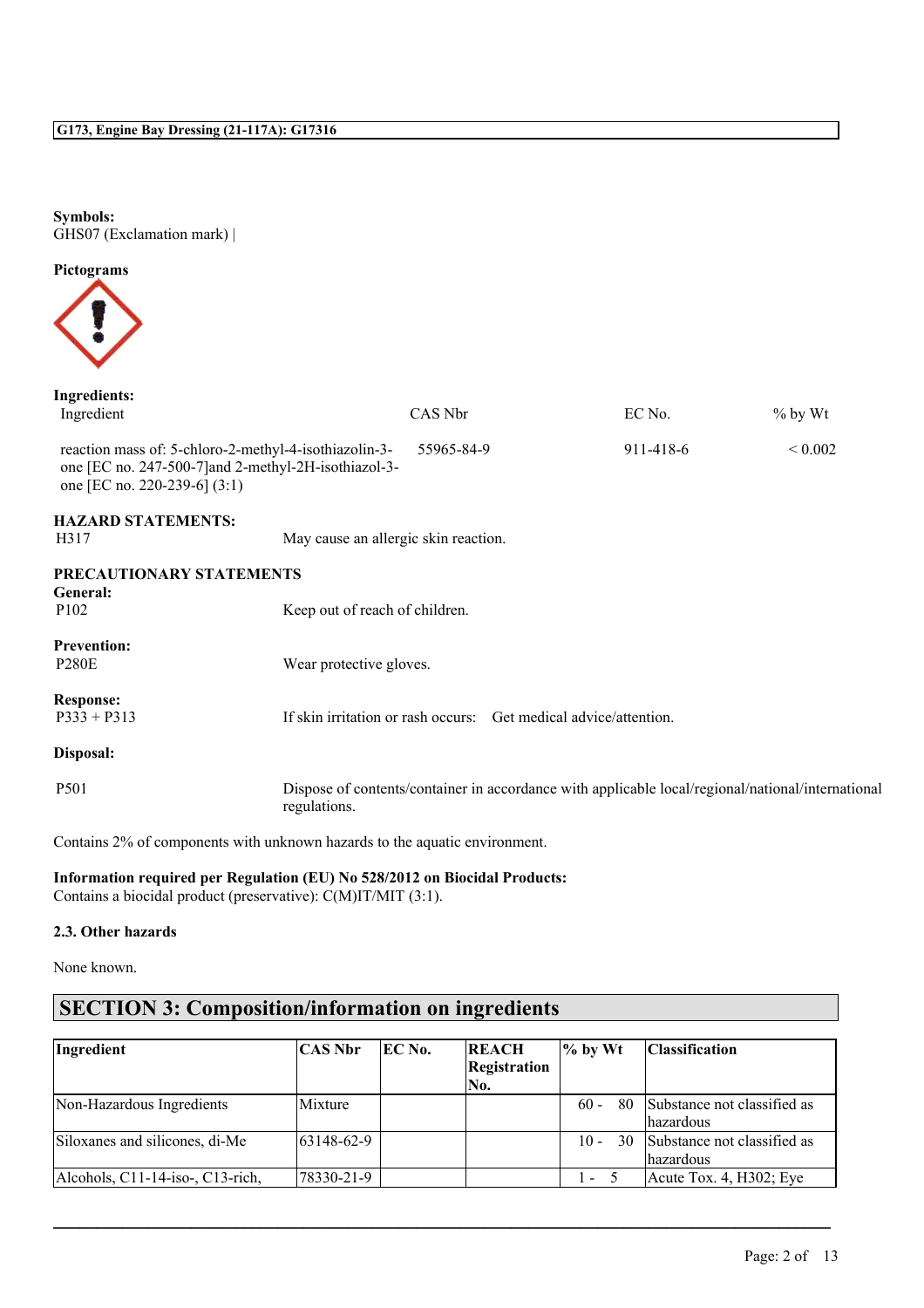| ethoxylated                          |                      |  |              | Dam. 1, H318                |
|--------------------------------------|----------------------|--|--------------|-----------------------------|
| Siloxanes and silicones, Di-Me,      | 70131-67-8           |  | $1 - 5$      | Substance not classified as |
| hydroxy-terminated                   |                      |  |              | lhazardous                  |
| reaction mass of: 5-chloro-2-methyl- | 55965-84-9 911-418-6 |  | ${}_{0.002}$ | EUH071; Acute Tox. 3,       |
| 4-isothiazolin-3-one [EC no. 247-    |                      |  |              | H301; Skin Corr. 1C, H314;  |
| 500-7 and 2-methyl-2H-isothiazol-3-  |                      |  |              | Skin Sens. 1A, H317;        |
| one [EC no. 220-239-6] $(3:1)$       |                      |  |              | Aquatic Acute 1,            |
|                                      |                      |  |              | $H400, M=100$ ; Aquatic     |
|                                      |                      |  |              | Chronic 1, H410, M=100 -    |
|                                      |                      |  |              | Nota B                      |
|                                      |                      |  |              | Acute Tox. 2, H330; Acute   |
|                                      |                      |  |              | Tox. 2, H310                |

Note: Any entry in the EC# column that begins with the numbers 6, 7, 8, or 9 are a Provisional List Number provided by ECHA pending publication of the official EC Inventory Number for the substance. Please see section 16 for the full text of any H statements referred to in this section

For information on ingredient occupational exposure limits or PBT or vPvB status, see sections 8 and 12 of this SDS

### **SECTION 4: First aid measures**

#### **4.1. Description of first aid measures**

#### **Inhalation**

No need for first aid is anticipated.

#### **Skin contact**

No need for first aid is anticipated. If signs/symptoms persist, get medical attention.

#### **Eye contact**

No need for first aid is anticipated.

#### **If swallowed**

Rinse mouth. If you feel unwell, get medical attention.

#### **4.2. Most important symptoms and effects, both acute and delayed**

See Section 11.1 Information on toxicological effects

#### **4.3. Indication of any immediate medical attention and special treatment required** Not applicable

### **SECTION 5: Fire-fighting measures**

#### **5.1. Extinguishing media**

In case of fire: Use a fire fighting agent suitable for ordinary combustible material such as water or foam to extinguish.

 $\mathcal{L}_\mathcal{L} = \mathcal{L}_\mathcal{L} = \mathcal{L}_\mathcal{L} = \mathcal{L}_\mathcal{L} = \mathcal{L}_\mathcal{L} = \mathcal{L}_\mathcal{L} = \mathcal{L}_\mathcal{L} = \mathcal{L}_\mathcal{L} = \mathcal{L}_\mathcal{L} = \mathcal{L}_\mathcal{L} = \mathcal{L}_\mathcal{L} = \mathcal{L}_\mathcal{L} = \mathcal{L}_\mathcal{L} = \mathcal{L}_\mathcal{L} = \mathcal{L}_\mathcal{L} = \mathcal{L}_\mathcal{L} = \mathcal{L}_\mathcal{L}$ 

#### **5.2. Special hazards arising from the substance or mixture**

None inherent in this product.

#### **Hazardous Decomposition or By-Products**

**Substance Condition** formaldehyde During combustion. Carbon monoxide During combustion. Carbon dioxide. During combustion. Irritant vapours or gases. During combustion.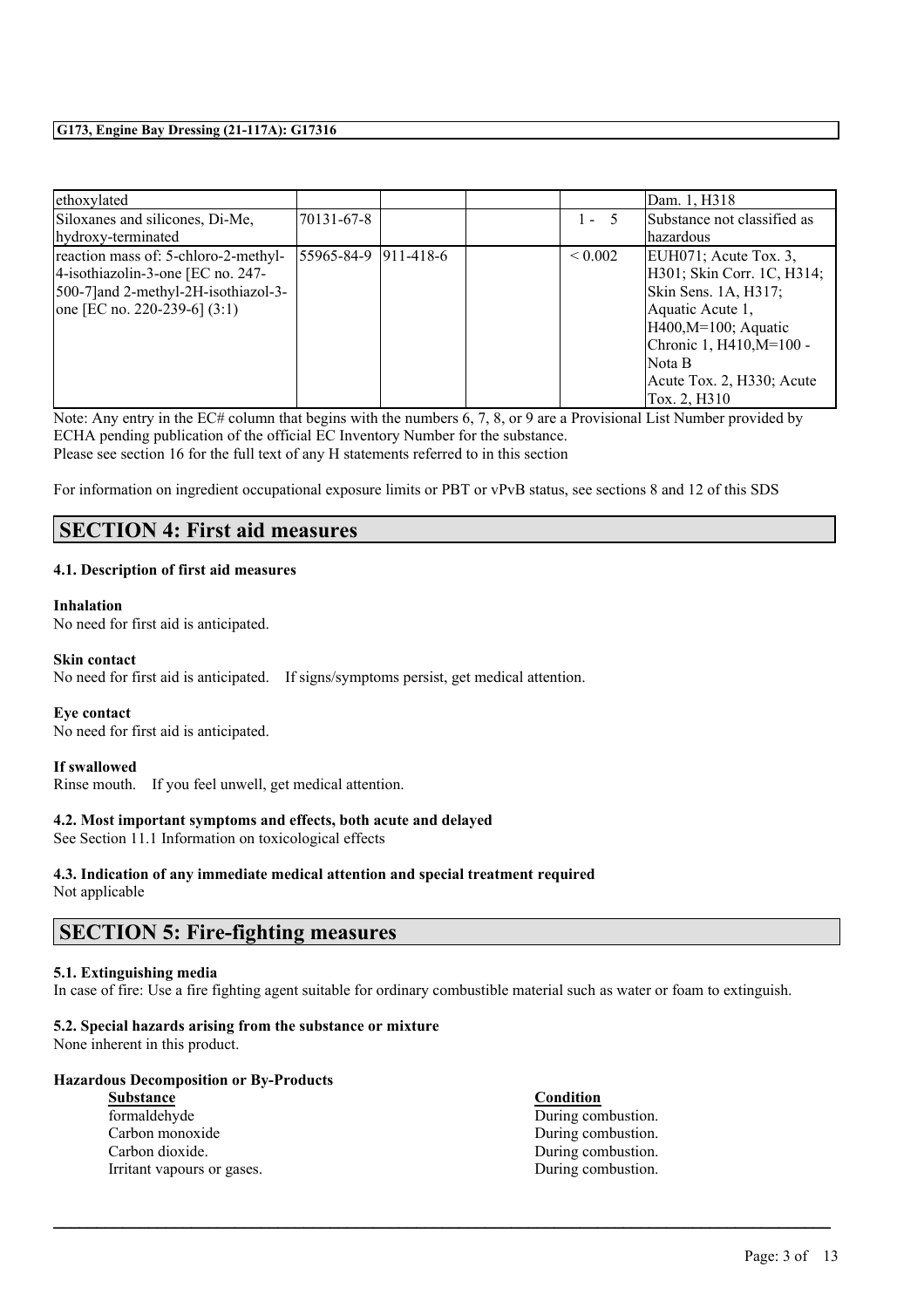#### **5.3. Advice for fire-fighters**

Wear full protective clothing, including helmet, self-contained, positive pressure or pressure demand breathing apparatus, bunker coat and pants, bands around arms, waist and legs, face mask, and protective covering for exposed areas of the head.

### **SECTION 6: Accidental release measures**

#### **6.1. Personal precautions, protective equipment and emergency procedures**

Ventilate the area with fresh air. Observe precautions from other sections.

#### **6.2. Environmental precautions**

Avoid release to the environment. For larger spills, cover drains and build dykes to prevent entry into sewer systems or bodies of water.

#### **6.3. Methods and material for containment and cleaning up**

Contain spill. Working from around the edges of the spill inward, cover with bentonite, vermiculite, or commercially available inorganic absorbent material. Mix in sufficient absorbent until it appears dry. Collect as much of the spilled material as possible. Place in a closed container approved for transportation by appropriate authorities. Clean up residue with water. Seal the container. Dispose of collected material as soon as possible.

#### **6.4. Reference to other sections**

Refer to Section 8 and Section 13 for more information

### **SECTION 7: Handling and storage**

#### **7.1. Precautions for safe handling**

Keep out of reach of children. Do not eat, drink or smoke when using this product. Wash thoroughly after handling. Avoid release to the environment. Avoid contact with oxidising agents (eg. chlorine, chromic acid etc.)

#### **7.2. Conditions for safe storage including any incompatibilities**

Store away from heat. Store away from acids. Store away from oxidising agents.

#### **7.3. Specific end use(s)**

See information in Section 7.1 and 7.2 for handling and storage recommendations. See Section 8 for exposure controls and personal protection recommendations.

 $\mathcal{L}_\mathcal{L} = \mathcal{L}_\mathcal{L} = \mathcal{L}_\mathcal{L} = \mathcal{L}_\mathcal{L} = \mathcal{L}_\mathcal{L} = \mathcal{L}_\mathcal{L} = \mathcal{L}_\mathcal{L} = \mathcal{L}_\mathcal{L} = \mathcal{L}_\mathcal{L} = \mathcal{L}_\mathcal{L} = \mathcal{L}_\mathcal{L} = \mathcal{L}_\mathcal{L} = \mathcal{L}_\mathcal{L} = \mathcal{L}_\mathcal{L} = \mathcal{L}_\mathcal{L} = \mathcal{L}_\mathcal{L} = \mathcal{L}_\mathcal{L}$ 

### **SECTION 8: Exposure controls/personal protection**

#### **8.1 Control parameters**

#### **Occupational exposure limits**

No occupational exposure limit values exist for any of the components listed in Section 3 of this Safety Data Sheet.

#### **Biological limit values**

No biological limit values exist for any of the components listed in Section 3 of this safety data sheet.

#### **8.2. Exposure controls**

#### **8.2.1. Engineering controls**

No engineering controls required.

#### **8.2.2. Personal protective equipment (PPE)**

#### **Eye/face protection**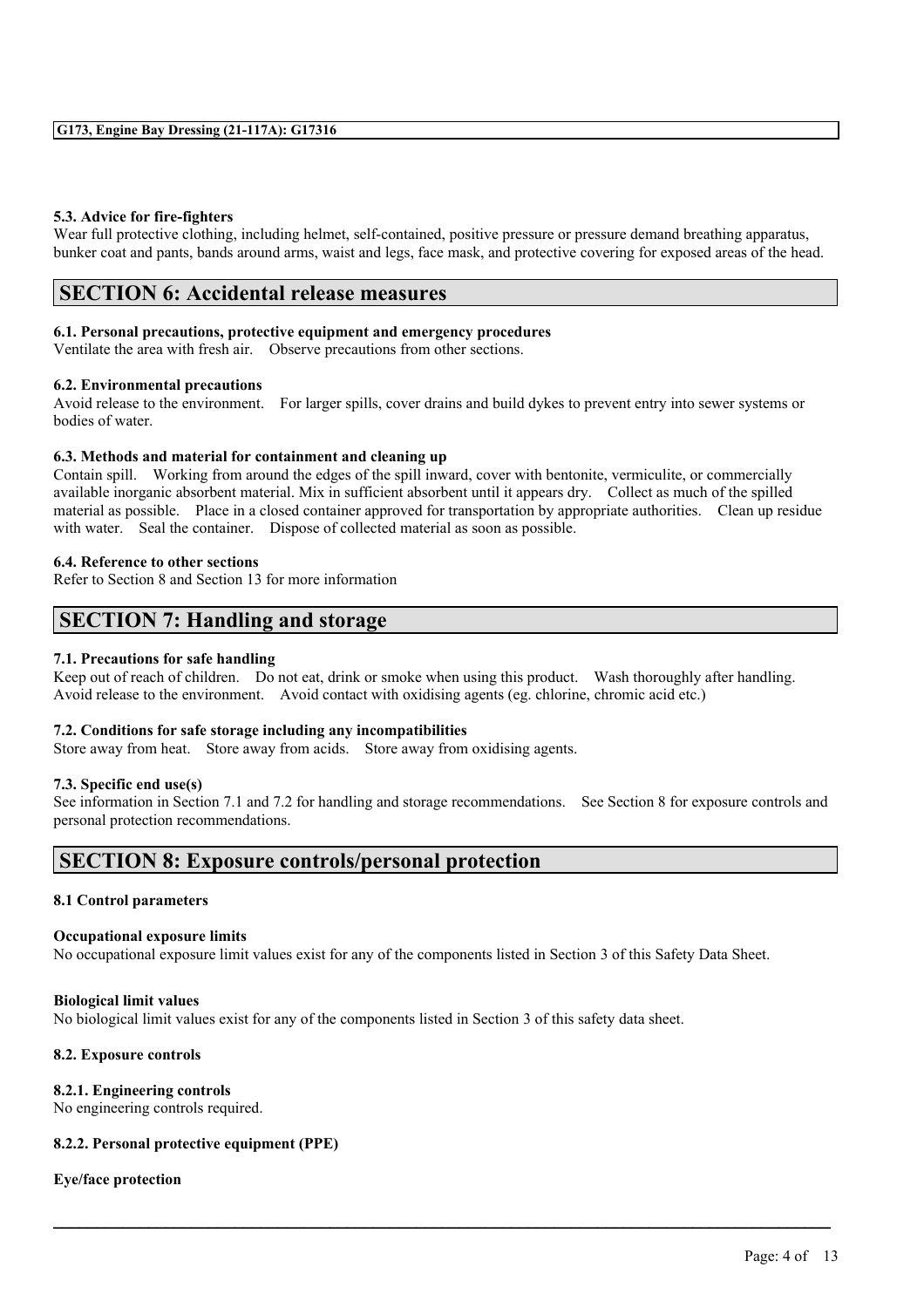Select and use eye/face protection to prevent contact based on the results of an exposure assessment. The following eye/face protection(s) are recommended: Safety glasses with side shields.

*Applicable Norms/Standards* Use eye protection conforming to EN 166

### **Skin/hand protection**

No chemical protective gloves are required.

#### **Respiratory protection**

None required.

## **SECTION 9: Physical and chemical properties**

#### **9.1. Information on basic physical and chemical properties**

| Appearance                                    |                                     |
|-----------------------------------------------|-------------------------------------|
| <b>Physical state</b>                         | Liquid.                             |
| Colour                                        | Milky White                         |
| Odor                                          | Slight Herb                         |
| <b>Odour threshold</b>                        | No data available.                  |
| pН                                            | $8.2 - 8.9$                         |
| <b>Boiling point/boiling range</b>            | No data available.                  |
| <b>Melting point</b>                          | No data available.                  |
| <b>Flammability (solid, gas)</b>              | Not applicable.                     |
| <b>Explosive properties</b>                   | Not classified                      |
| <b>Oxidising properties</b>                   | Not classified                      |
| <b>Flash point</b>                            | Not applicable.                     |
| <b>Autoignition temperature</b>               | No data available.                  |
| <b>Flammable Limits(LEL)</b>                  | No data available.                  |
| <b>Flammable Limits(UEL)</b>                  | No data available.                  |
| <b>Relative density</b>                       | $[RefStd:WATER=1]$                  |
| <b>Water solubility</b>                       | Complete                            |
| Solubility- non-water                         | No data available.                  |
| <b>Partition coefficient: n-octanol/water</b> | No data available.                  |
| <b>Evaporation rate</b>                       | No data available.                  |
| <b>Vapour density</b>                         | No data available.                  |
| <b>Decomposition temperature</b>              | No data available.                  |
| <b>Viscosity</b>                              | 250 mPa-s [Test Method: Brookfield] |
| <b>Density</b>                                | $1$ g/ml                            |

**EU Volatile Organic Compounds** 23 g/l **Molecular weight** *No**data available.*<br> **Percent volatile** *No**data available.*<br> **Percent volatile** 

**Percent volatile** 75.7 % weight

 $\mathcal{L}_\mathcal{L} = \mathcal{L}_\mathcal{L} = \mathcal{L}_\mathcal{L} = \mathcal{L}_\mathcal{L} = \mathcal{L}_\mathcal{L} = \mathcal{L}_\mathcal{L} = \mathcal{L}_\mathcal{L} = \mathcal{L}_\mathcal{L} = \mathcal{L}_\mathcal{L} = \mathcal{L}_\mathcal{L} = \mathcal{L}_\mathcal{L} = \mathcal{L}_\mathcal{L} = \mathcal{L}_\mathcal{L} = \mathcal{L}_\mathcal{L} = \mathcal{L}_\mathcal{L} = \mathcal{L}_\mathcal{L} = \mathcal{L}_\mathcal{L}$ 

# **SECTION 10: Stability and reactivity**

#### **10.1 Reactivity**

This material is considered to be non reactive under normal use conditions

#### **10.2 Chemical stability**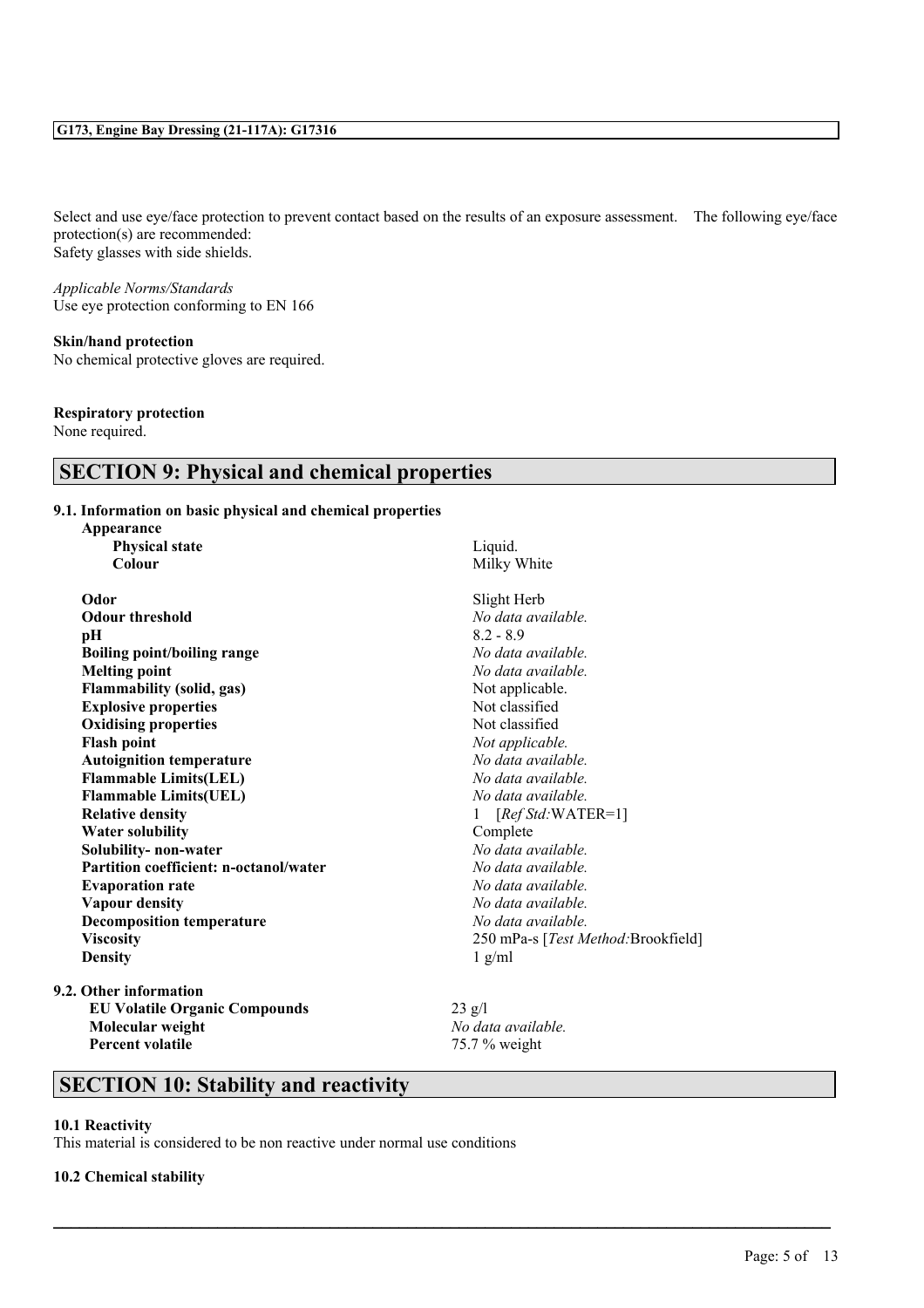Stable.

**10.3 Possibility of hazardous reactions** Hazardous polymerisation will not occur.

**10.4 Conditions to avoid Heat**.

#### **10.5 Incompatible materials** Strong acids. Strong oxidising agents.

## **10.6 Hazardous decomposition products Substance Condition**

None known.

Refer to section 5.2 for hazardous decomposition products during combustion.

### **SECTION 11: Toxicological information**

The information below may not agree with the EU material classification in Section 2 and/or the ingredient classifications in Section 3 if specific ingredient classifications are mandated by a competent authority. In addition, statements and data presented in Section 11 are based on UN GHS calculation rules and classifications derived from **3M assessments.**

**11.1 Information on Toxicological effects**

**Signs and Symptoms of Exposure**

Based on test data and/or information on the components, this material may produce the following health effects:

#### **Inhalation**

No known health effects.

#### **Skin contact**

Contact with the skin during product use is not expected to result in significant irritation.

#### **Eye contact**

Sprayed material may cause eye irritation: Signs/symptoms may include redness, swelling, pain, tearing, and blurred or hazy vision.

#### **Ingestion**

Gastrointestinal irritation: Signs/symptoms may include abdominal pain, stomach upset, nausea, vomiting and diarrhoea.

#### **Toxicological Data**

If a component is disclosed in section 3 but does not appear in a table below, either no data are available for that endpoint or the data are not sufficient for classification.

#### **Acute Toxicity**

| Name                           | Route     | <b>Species</b> | Value                                             |
|--------------------------------|-----------|----------------|---------------------------------------------------|
| Overall product                | Ingestion |                | No data available; calculated $ATE > 5,000$ mg/kg |
| Siloxanes and silicones, di-Me | Dermal    | Rabbit         | $LD50 > 19,400$ mg/kg                             |
| Siloxanes and silicones, di-Me | Ingestion | Rat            | $LD50 > 17,000$ mg/kg                             |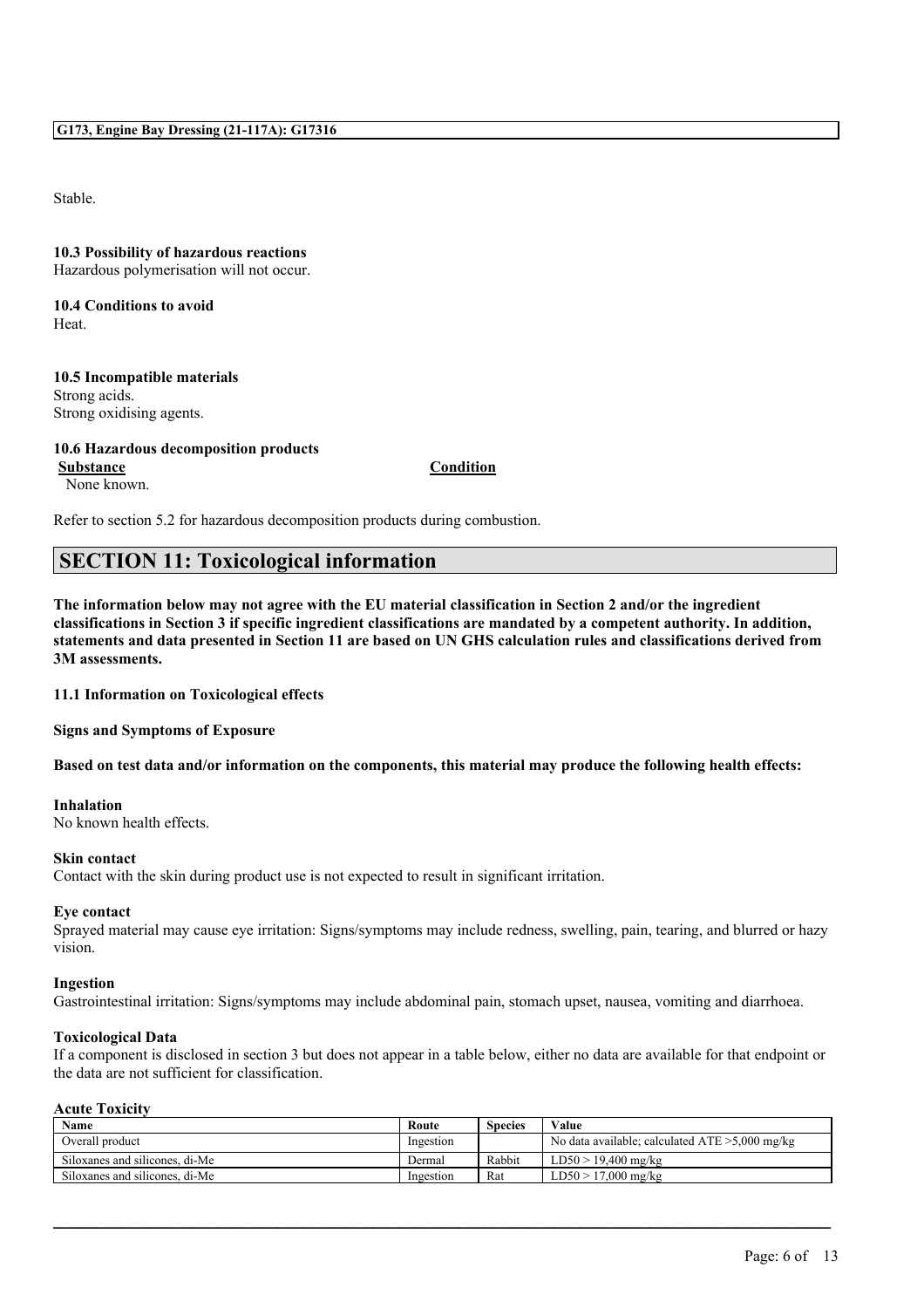| Siloxanes and silicones, Di-Me, hydroxy-terminated               | Dermal      | Rabbit | $LD50 > 16,000$ mg/kg         |
|------------------------------------------------------------------|-------------|--------|-------------------------------|
| Siloxanes and silicones, Di-Me, hydroxy-terminated               | Ingestion   | Rat    | $LD50 > 64,000$ mg/kg         |
| Alcohols, C11-14-iso-, C13-rich, ethoxylated                     | Ingestion   | Rat    | LD50<br>$1,350 \text{ mg/kg}$ |
| reaction mass of: 5-chloro-2-methyl-4-isothiazolin-3-one [EC no. | Dermal      | Rabbit | LD50<br>$87 \text{ mg/kg}$    |
| 247-500-7] and 2-methyl-2H-isothiazol-3-one [EC no. 220-239-6]   |             |        |                               |
| (3:1)                                                            |             |        |                               |
| reaction mass of: 5-chloro-2-methyl-4-isothiazolin-3-one [EC no. | Inhalation- | Rat    | LC50<br>$0.33 \text{ mg/l}$   |
| 247-500-7] and 2-methyl-2H-isothiazol-3-one [EC no. 220-239-6]   | Dust/Mist   |        |                               |
| (3:1)                                                            | (4 hours)   |        |                               |
| reaction mass of: 5-chloro-2-methyl-4-isothiazolin-3-one [EC no. | Ingestion   | Rat    | LD50<br>$40 \text{ mg/kg}$    |
| 247-500-7] and 2-methyl-2H-isothiazol-3-one [EC no. 220-239-6]   |             |        |                               |
| (3:1)                                                            |             |        |                               |

 $\overline{ATE}$  = acute toxicity estimate

#### **Skin Corrosion/Irritation**

| Name                                                                            | <b>Species</b> | Value                     |
|---------------------------------------------------------------------------------|----------------|---------------------------|
|                                                                                 |                |                           |
| Siloxanes and silicones, di-Me                                                  | Rabbit         | No significant irritation |
| Alcohols, C11-14-iso-, C13-rich, ethoxylated                                    | Rabbit         | Mild irritant             |
| reaction mass of: 5-chloro-2-methyl-4-isothiazolin-3-one [EC no. 247-500-7] and | Rabbit         | Corrosive                 |
| 2-methyl-2H-isothiazol-3-one [EC no. 220-239-6] (3:1)                           |                |                           |

#### **Serious Eye Damage/Irritation**

| Name                                                                            | <b>Species</b> | Value                     |
|---------------------------------------------------------------------------------|----------------|---------------------------|
|                                                                                 |                |                           |
| Siloxanes and silicones, di-Me                                                  | Rabbit         | No significant irritation |
| Alcohols, C11-14-iso-, C13-rich, ethoxylated                                    | Rabbit         | Corrosive                 |
| reaction mass of: 5-chloro-2-methyl-4-isothiazolin-3-one [EC no. 247-500-7] and | Rabbit         | Corrosive                 |
| 2-methyl-2H-isothiazol-3-one [EC no. 220-239-6] (3:1)                           |                |                           |

#### **Skin Sensitisation**

| Name                                                                            | <b>Species</b> | Value          |
|---------------------------------------------------------------------------------|----------------|----------------|
|                                                                                 |                |                |
| Alcohols, C11-14-iso-, C13-rich, ethoxylated                                    | Human          | Not classified |
| reaction mass of: 5-chloro-2-methyl-4-isothiazolin-3-one [EC no. 247-500-7] and | Human          | Sensitising    |
| 2-methyl-2H-isothiazol-3-one [EC no. 220-239-6] (3:1)                           | and            |                |
|                                                                                 | anımal         |                |

#### **Photosensitisation**

| Name                                                                            | <b>Species</b> | Value           |
|---------------------------------------------------------------------------------|----------------|-----------------|
| reaction mass of: 5-chloro-2-methyl-4-isothiazolin-3-one [EC no. 247-500-7] and | Human          | Not sensitising |
| 2-methyl-2H-isothiazol-3-one [EC no. 220-239-6] (3:1)                           | and            |                 |
|                                                                                 | anımal         |                 |

#### **Respiratory Sensitisation**

For the component/components, either no data is currently available or the data is not sufficient for classification.

#### **Germ Cell Mutagenicity**

| Name                                                                            | Route    | Value                                          |
|---------------------------------------------------------------------------------|----------|------------------------------------------------|
|                                                                                 |          |                                                |
| Siloxanes and silicones, Di-Me, hydroxy-terminated                              | In Vitro | Not mutagenic                                  |
| reaction mass of: 5-chloro-2-methyl-4-isothiazolin-3-one [EC no. 247-500-7] and | In vivo  | Not mutagenic                                  |
| 2-methyl-2H-isothiazol-3-one [EC no. 220-239-6] (3:1)                           |          |                                                |
| reaction mass of: 5-chloro-2-methyl-4-isothiazolin-3-one [EC no. 247-500-7] and | In Vitro | Some positive data exist, but the data are not |
| 2-methyl-2H-isothiazol-3-one [EC no. 220-239-6] (3:1)                           |          | sufficient for classification                  |

### **Carcinogenicity**

| Name                                                                                                                                       | Route  | Species | Value            |
|--------------------------------------------------------------------------------------------------------------------------------------------|--------|---------|------------------|
| reaction mass of: 5-chloro-2-methyl-4-isothiazolin-3-one [EC no.<br>247-500-7 and 2-methyl-2H-isothiazol-3-one [EC no. 220-239-6]<br>(3:1) | Dermal | Mouse   | Not carcinogenic |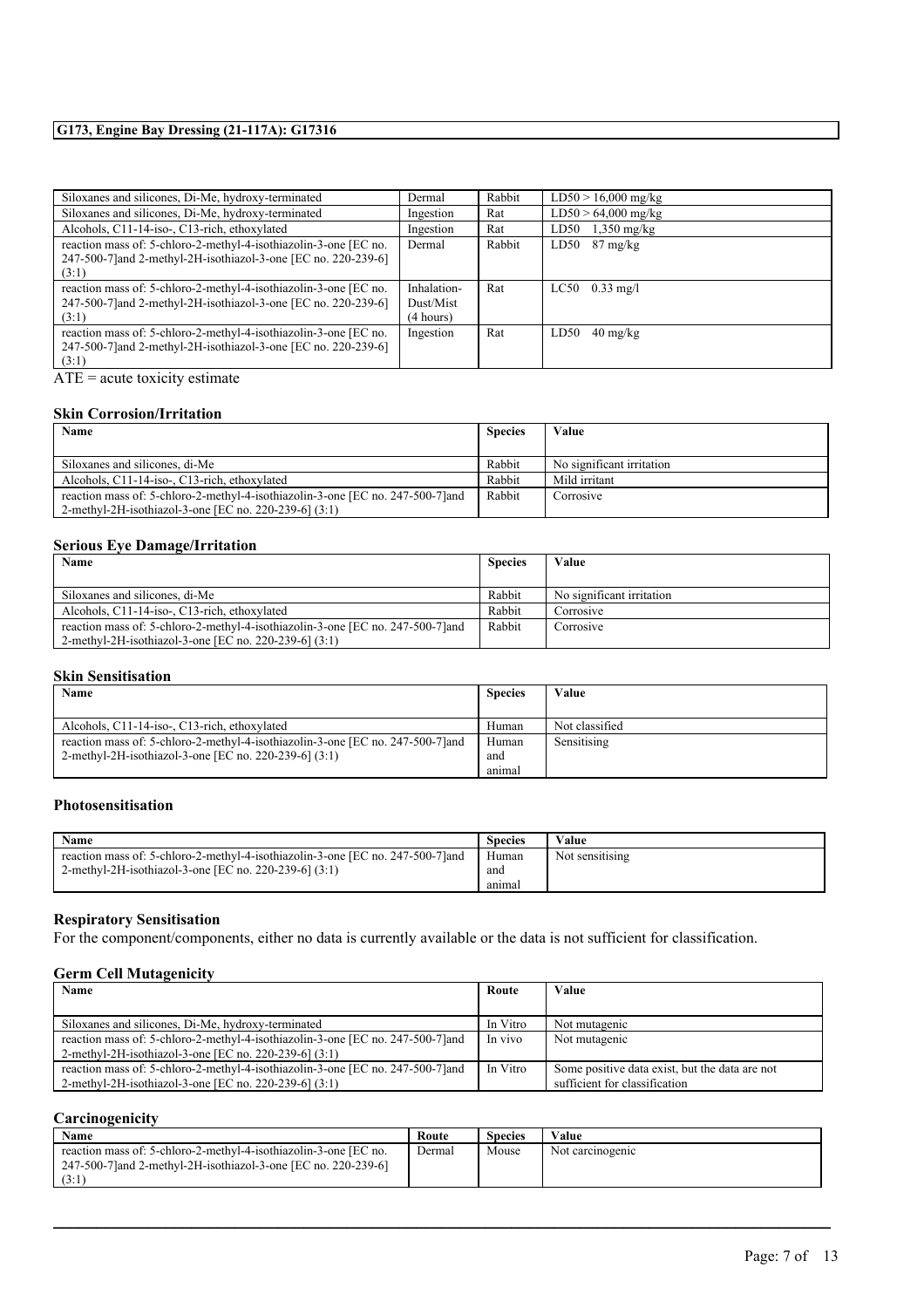| reaction mass of: 5-chloro-2-methyl-4-isothiazolin-3-one [EC no. | Ingestion | Rat | Not carcinogenic |
|------------------------------------------------------------------|-----------|-----|------------------|
| 247-500-7 and 2-methyl-2H-isothiazol-3-one [EC no. 220-239-6]    |           |     |                  |
|                                                                  |           |     |                  |

#### **Reproductive Toxicity**

#### **Reproductive and/or Developmental Effects**

| Name                                                                                                                                                  | Route     | Value                                  | <b>Species</b> | <b>Test result</b>    | Exposure<br><b>Duration</b> |
|-------------------------------------------------------------------------------------------------------------------------------------------------------|-----------|----------------------------------------|----------------|-----------------------|-----------------------------|
| reaction mass of: 5-chloro-2-methyl-4-<br>isothiazolin-3-one [EC no. 247-500-7] and<br>2-methyl-2H-isothiazol-3-one [EC no. 220-<br>$239-6$ ] $(3:1)$ | Ingestion | Not classified for female reproduction | Rat            | NOAEL10<br>mg/kg/day  | 2 generation                |
| reaction mass of: 5-chloro-2-methyl-4-<br>isothiazolin-3-one [EC no. 247-500-7] and<br>2-methyl-2H-isothiazol-3-one [EC no. 220-<br>$239-6$ (3:1)     | Ingestion | Not classified for male reproduction   | Rat            | NOAEL 10<br>mg/kg/day | 2 generation                |
| reaction mass of: 5-chloro-2-methyl-4-<br>isothiazolin-3-one [EC no. 247-500-7] and<br>2-methyl-2H-isothiazol-3-one [EC no. 220-<br>$239-6$ (3:1)     | Ingestion | Not classified for development         | Rat            | NOAEL 15<br>mg/kg/day | during<br>organogenesis     |

#### **Target Organ(s)**

#### **Specific Target Organ Toxicity - single exposure**

| Name                                                                                                                                                    | Route      | Target Organ(s)        | Value                                                                              | <b>Species</b>               | <b>Test result</b>     | <b>Exposure</b><br><b>Duration</b> |
|---------------------------------------------------------------------------------------------------------------------------------------------------------|------------|------------------------|------------------------------------------------------------------------------------|------------------------------|------------------------|------------------------------------|
| reaction mass of: 5-chloro-<br>2-methyl-4-isothiazolin-3-<br>one [EC no. 247-500-7] and<br>2-methyl-2H-isothiazol-3-<br>one [EC no. 220-239-6]<br>(3:1) | Inhalation | respiratory irritation | Some positive data exist, but the<br>data are not sufficient for<br>classification | similar<br>health<br>hazards | NOAEL Not<br>available |                                    |

#### **Specific Target Organ Toxicity - repeated exposure**

For the component/components, either no data is currently available or the data is not sufficient for classification.

#### **Aspiration Hazard**

For the component/components, either no data is currently available or the data is not sufficient for classification.

#### Please contact the address or phone number listed on the first page of the SDS for additional toxicological information **on this material and/or its components.**

### **SECTION 12: Ecological information**

The information below may not agree with the EU material classification in Section 2 and/or the ingredient classifications in Section 3 if specific ingredient classifications are mandated by a competent authority. In addition, statements and data presented in Section 12 are based on UN GHS calculation rules and classifications derived from **3M assessments.**

#### **12.1. Toxicity**

No product test data available.

| <b>Material</b>                     | $ICAS \#$ | <b>Organism</b> | l'vpe               | Exposure | <b>Test endpoint Test result</b> |  |
|-------------------------------------|-----------|-----------------|---------------------|----------|----------------------------------|--|
| Siloxanes and silicones, 63148-62-9 |           |                 | Data not available  |          |                                  |  |
| di-Me                               |           |                 | or insufficient for |          |                                  |  |
|                                     |           |                 | classification      |          |                                  |  |
| Alcohols, C11-14-iso-, 178330-21-9  |           |                 | Data not available  |          |                                  |  |
| C <sub>13</sub> -rich, ethoxylated  |           |                 | or insufficient for |          |                                  |  |
|                                     |           |                 | classification      |          |                                  |  |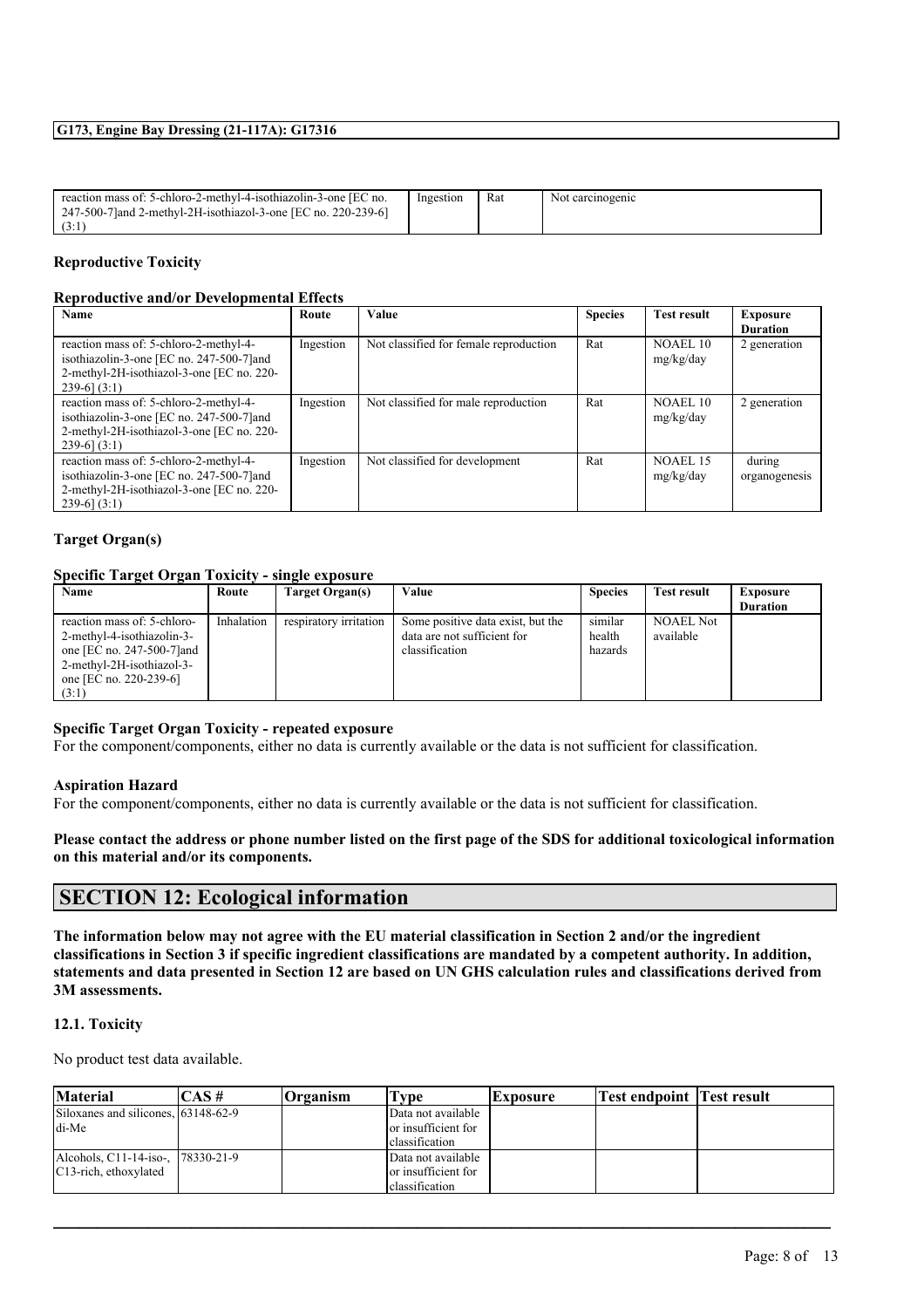| Siloxanes and silicones, 70131-67-8                                                                                                                          |            |                      | Data not available  |           |                        |                |
|--------------------------------------------------------------------------------------------------------------------------------------------------------------|------------|----------------------|---------------------|-----------|------------------------|----------------|
| Di-Me, hydroxy-                                                                                                                                              |            |                      | or insufficient for |           |                        |                |
| terminated                                                                                                                                                   |            |                      | classification      |           |                        |                |
| reaction mass of: 5-<br>chloro-2-methyl-4-<br>isothiazolin-3-one [EC<br>no. 247-500-7] and 2-<br>methyl-2H-isothiazol-<br>3-one [EC no. 220-239-<br>6(3:1)   | 55965-84-9 | Copepods             | Experimental        | 48 hours  | <b>EC50</b>            | $0.007$ mg/l   |
| reaction mass of: 5-                                                                                                                                         | 55965-84-9 | Diatom               | Experimental        | 72 hours  | <b>EC50</b>            | $0.0199$ mg/l  |
| chloro-2-methyl-4-<br>isothiazolin-3-one [EC<br>no. 247-500-7] and 2-<br>methyl-2H-isothiazol-<br>3-one [EC no. 220-239-<br>6(3:1)                           |            |                      |                     |           |                        |                |
| reaction mass of: 5-<br>chloro-2-methyl-4-<br>isothiazolin-3-one [EC<br>no. 247-500-7] and 2-<br>methyl-2H-isothiazol-<br>3-one [EC no. 220-239-<br>6(3:1)   | 55965-84-9 | Green Algae          | Experimental        | 72 hours  | <b>EC50</b>            | $0.027$ mg/l   |
| reaction mass of: 5-<br>chloro-2-methyl-4-<br>isothiazolin-3-one [EC<br>no. 247-500-7] and 2-<br>methyl-2H-isothiazol-<br>3-one [EC no. 220-239-<br>6] (3:1) | 55965-84-9 | Rainbow trout        | Experimental        | 96 hours  | LC50                   | $0.19$ mg/l    |
| reaction mass of: 5-<br>chloro-2-methyl-4-<br>isothiazolin-3-one [EC<br>no. 247-500-7] and 2-<br>methyl-2H-isothiazol-<br>3-one [EC no. 220-239-<br>6(3:1)   | 55965-84-9 | Sheepshead<br>Minnow | Experimental        | 96 hours  | LC50                   | $0.3$ mg/l     |
| reaction mass of: 5-<br>chloro-2-methyl-4-<br>isothiazolin-3-one [EC<br>no. 247-500-7] and 2-<br>methyl-2H-isothiazol-<br>3-one [EC no. 220-239-<br>6] (3:1) | 55965-84-9 | Water flea           | Experimental        | 48 hours  | EC50                   | $0.099$ mg/l   |
| reaction mass of: 5-<br>chloro-2-methyl-4-<br>isothiazolin-3-one [EC<br>no. 247-500-7] and 2-<br>methyl-2H-isothiazol-<br>3-one [EC no. 220-239-<br>6(3:1)   | 55965-84-9 | Diatom               | Experimental        | 48 hours  | <b>NOEC</b>            | $0.00049$ mg/l |
| reaction mass of: 5-<br>chloro-2-methyl-4-<br>isothiazolin-3-one [EC<br>no. 247-500-7] and 2-<br>methyl-2H-isothiazol-<br>3-one [EC no. 220-239-<br>6(3:1)   | 55965-84-9 | Fathead minnow       | Experimental        | 36 days   | No obs Effect<br>Level | $0.02$ mg/l    |
| reaction mass of: 5-<br>chloro-2-methyl-4-<br>isothiazolin-3-one [EC<br>no. 247-500-7] and 2-<br>methyl-2H-isothiazol-<br>3-one [EC no. 220-239-<br>6] (3:1) | 55965-84-9 | Green Algae          | Experimental        | 72 hours  | <b>NOEC</b>            | $0.004$ mg/l   |
| reaction mass of: 5-<br>chloro-2-methyl-4-<br>isothiazolin-3-one [EC                                                                                         | 55965-84-9 | Water flea           | Experimental        | $21$ days | <b>NOEC</b>            | $0.004$ mg/l   |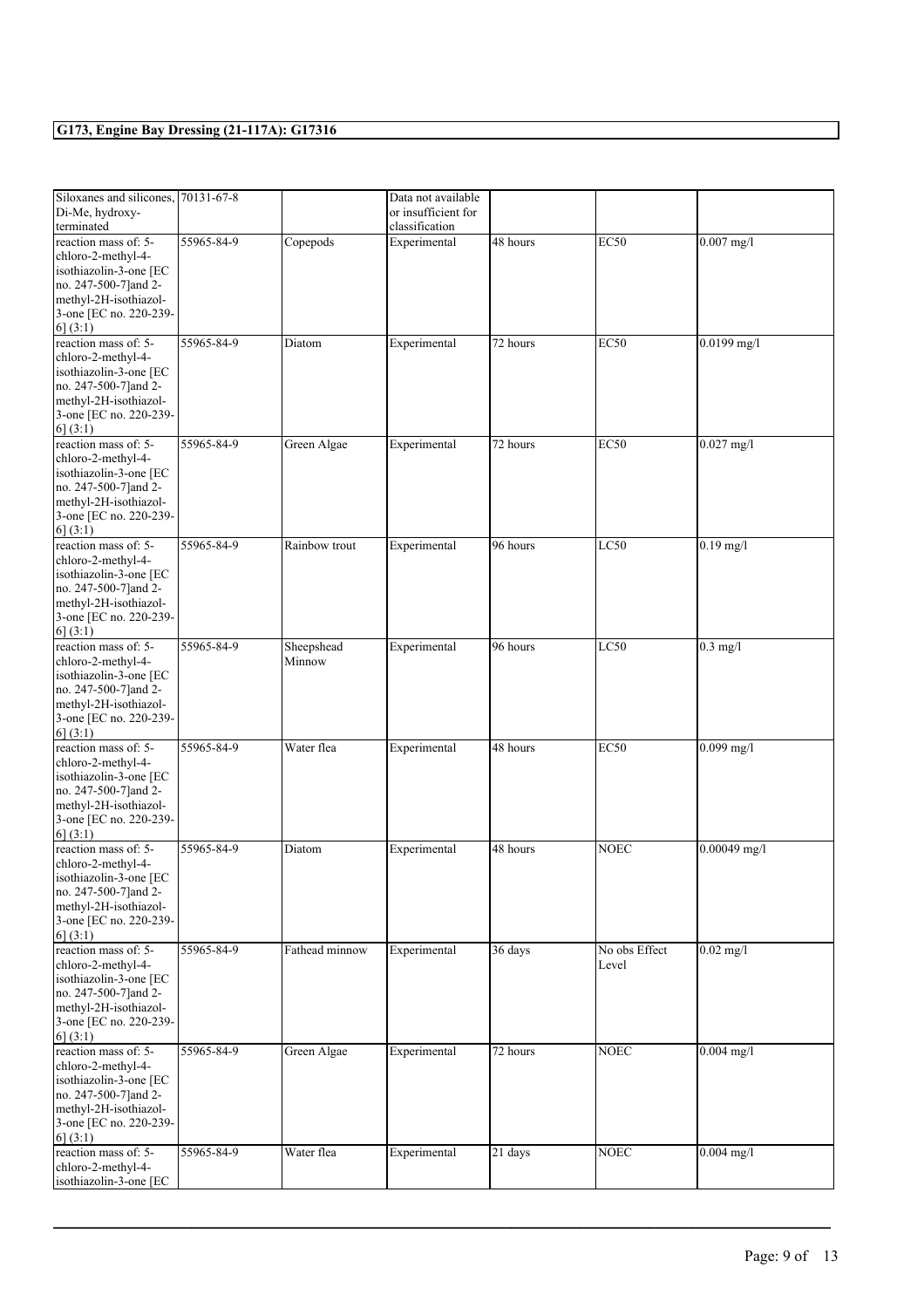| no. $247-500-7$ ] and 2-   |  |  |  |
|----------------------------|--|--|--|
| methyl-2H-isothiazol-      |  |  |  |
| $3$ -one [EC no. 220-239-] |  |  |  |
| 6(3:1)                     |  |  |  |

#### **12.2. Persistence and degradability**

| <b>Material</b>                         | <b>CAS Nbr</b> | <b>Test type</b>  | <b>Duration</b> | <b>Study Type</b>         | <b>Test result</b>       | <b>Protocol</b>                       |
|-----------------------------------------|----------------|-------------------|-----------------|---------------------------|--------------------------|---------------------------------------|
| Siloxanes and silicones, di-            | 63148-62-9     | Data not availbl- |                 |                           | N/A                      |                                       |
| Me                                      |                | insufficient      |                 |                           |                          |                                       |
| Alcohols, C11-14-iso-, C13-178330-21-9  |                | Experimental      | 28 days         | CO <sub>2</sub> evolution |                          | $=$ >40 % weight OECD 301B - Modified |
| rich, ethoxylated                       |                | Biodegradation    |                 |                           |                          | sturm or CO <sub>2</sub>              |
| Siloxanes and silicones, Di- 70131-67-8 |                | Data not availbl- |                 |                           | N/A                      |                                       |
| Me, hydroxy-terminated                  |                | insufficient      |                 |                           |                          |                                       |
| reaction mass of: 5-chloro-             | 55965-84-9     | Estimated         |                 | Photolytic half-life      | 1.2 days (t $1/2$ )      | Other methods                         |
| 2-methyl-4-isothiazolin-3-              |                | Photolysis        |                 | (in air)                  |                          |                                       |
| one [EC no. 247-500-7] and              |                |                   |                 |                           |                          |                                       |
| 2-methyl-2H-isothiazol-3-               |                |                   |                 |                           |                          |                                       |
| one [EC no. 220-239-6]                  |                |                   |                 |                           |                          |                                       |
| (3:1)                                   |                |                   |                 |                           |                          |                                       |
| reaction mass of: 5-chloro-             | 55965-84-9     | Experimental      |                 | Hydrolytic half-life      | $> 60$ days (t)          | Other methods                         |
| 2-methyl-4-isothiazolin-3-              |                | Hydrolysis        |                 |                           | 1/2)                     |                                       |
| one [EC no. 247-500-7] and              |                |                   |                 |                           |                          |                                       |
| 2-methyl-2H-isothiazol-3-               |                |                   |                 |                           |                          |                                       |
| one [EC no. 220-239-6]                  |                |                   |                 |                           |                          |                                       |
| (3:1)                                   |                |                   |                 |                           |                          |                                       |
| reaction mass of: 5-chloro-             | 55965-84-9     | Estimated         | 29 days         | CO2 evolution             | 62 %CO <sub>2</sub>      | OECD 301B - Modified                  |
| 2-methyl-4-isothiazolin-3-              |                | Biodegradation    |                 |                           | evolution/THC            | sturm or CO <sub>2</sub>              |
| one [EC no. 247-500-7] and              |                |                   |                 |                           | O <sub>2</sub> evolution |                                       |
| 2-methyl-2H-isothiazol-3-               |                |                   |                 |                           | (does not pass)          |                                       |
| one [EC no. 220-239-6]                  |                |                   |                 |                           | $10$ -day                |                                       |
| (3:1)                                   |                |                   |                 |                           | window)                  |                                       |

#### **12.3 : Bioaccumulative potential**

| <b>Material</b>                                                                                                                                         | Cas No.    | Test type                                                   | <b>Duration</b> | <b>Study Type</b>         | <b>Test result</b> | <b>Protocol</b>                                                  |
|---------------------------------------------------------------------------------------------------------------------------------------------------------|------------|-------------------------------------------------------------|-----------------|---------------------------|--------------------|------------------------------------------------------------------|
| Siloxanes and silicones, di- 63148-62-9<br>Me                                                                                                           |            | Data not available<br>or insufficient for<br>classification | N/A             | N/A                       | N/A                | N/A                                                              |
| Alcohols, C11-14-iso-,<br>C <sub>13</sub> -rich, ethoxylated                                                                                            | 78330-21-9 | Experimental BCF - 72 hours<br>Fathead Mi                   |                 |                           | 232                |                                                                  |
| Siloxanes and silicones, Di-170131-67-8<br>Me, hydroxy-terminated                                                                                       |            | Data not available<br>or insufficient for<br>classification | N/A             | N/A                       | N/A                | N/A                                                              |
| reaction mass of: 5-chloro-<br>2-methyl-4-isothiazolin-3-<br>one [EC no. 247-500-7] and<br>2-methyl-2H-isothiazol-3-<br>one [EC no. 220-239-6]<br>(3:1) | 55965-84-9 | <b>Estimated BCF -</b><br>Bluegill                          | 28 days         | Bioaccumulation<br>factor | 54                 | <b>OECD 305E -</b><br>Bioaccumulation flow-<br>through fish test |

 $\mathcal{L}_\mathcal{L} = \mathcal{L}_\mathcal{L} = \mathcal{L}_\mathcal{L} = \mathcal{L}_\mathcal{L} = \mathcal{L}_\mathcal{L} = \mathcal{L}_\mathcal{L} = \mathcal{L}_\mathcal{L} = \mathcal{L}_\mathcal{L} = \mathcal{L}_\mathcal{L} = \mathcal{L}_\mathcal{L} = \mathcal{L}_\mathcal{L} = \mathcal{L}_\mathcal{L} = \mathcal{L}_\mathcal{L} = \mathcal{L}_\mathcal{L} = \mathcal{L}_\mathcal{L} = \mathcal{L}_\mathcal{L} = \mathcal{L}_\mathcal{L}$ 

### **12.4. Mobility in soil**

Please contact manufacturer for more details

#### **12.5. Results of the PBT and vPvB assessment**

This material does not contain any substances that are assessed to be a PBT or vPvB

#### **12.6. Other adverse effects**

No information available.

# **SECTION 13: Disposal considerations**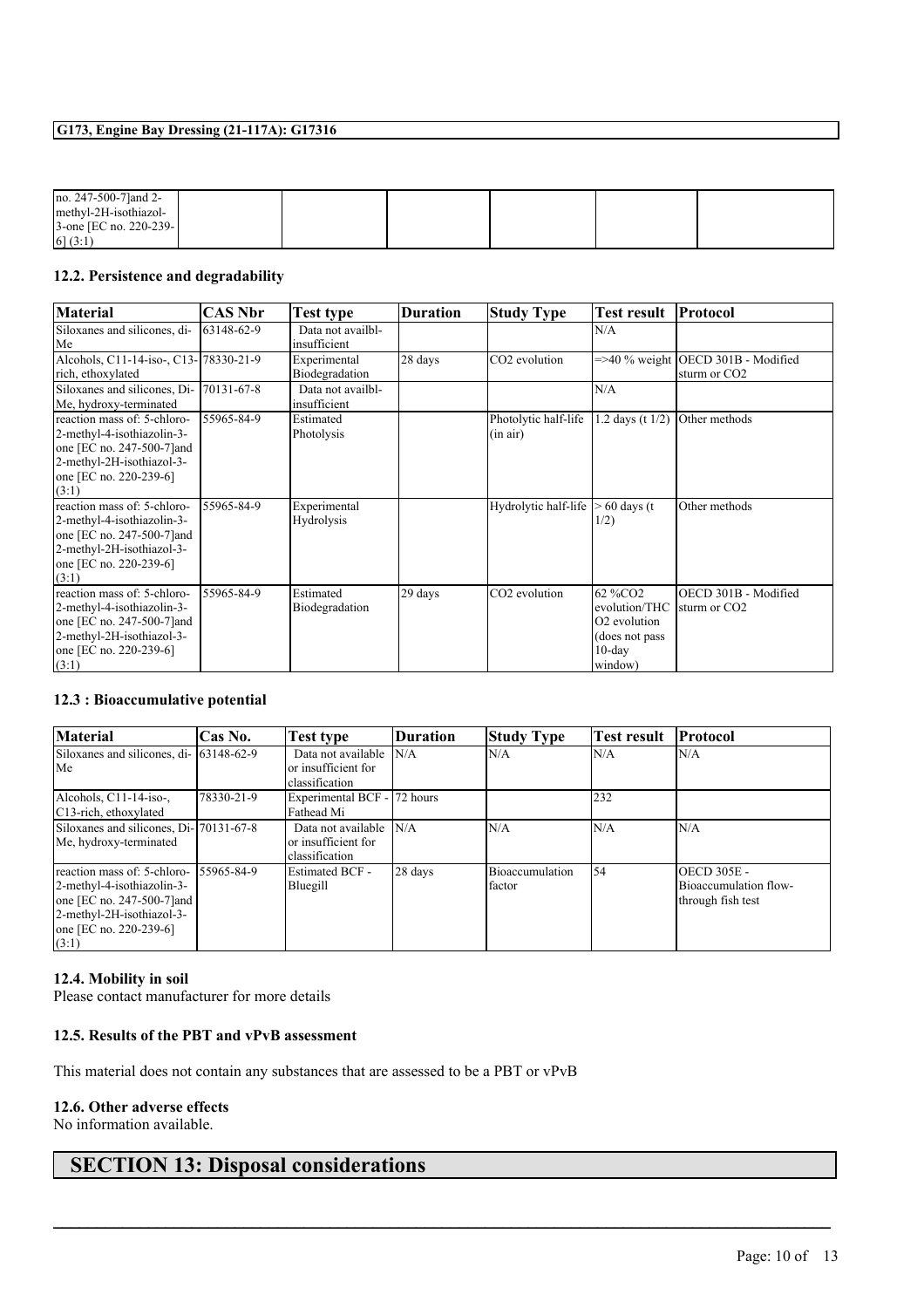#### **13.1 Waste treatment methods**

Dispose of contents/ container in accordance with the local/regional/national/international regulations.

This product has been classified as a non-hazardous waste. Prior to disposal, consult all applicable authorities and regulations to insure proper classification. Dispose of waste product in a permitted industrial waste facility. As a disposal alternative, incinerate in a permitted waste incineration facility. Proper destruction may require the use of additional fuel during incineration processes. Empty and clean product containers may be disposed as non-hazardous waste. Consult your specific regulations and service providers to determine available options and requirements.

The coding of a waste stream is based on the application of the product by the consumer. Since this is out of the control of the manufacturer, no waste code(s) for products after use will be provided. Please refer to the European Waste Code (EWC - 2000/532/CE and amendments) to assign the correct waste code to your waste stream. Ensure national and/or regional regulations are complied with and always use a licensed waste contractor

#### **EU waste code (product as sold)**

161001\* Aqueous liquid wastes containing dangerous substances

### **SECTION 14: Transportation information**

ADR/IMDG/IATA: Not restricted for transport.

### **SECTION 15: Regulatory information**

**15.1. Safety, health and environmental regulations/legislation specific for the substance or mixture**

#### **15.2. Chemical Safety Assessment**

A chemical safety assessment has not been carried out for this substance/mixture in accordance with Regulation (EC) No 1907/2006, as amended.

 $\mathcal{L}_\mathcal{L} = \mathcal{L}_\mathcal{L} = \mathcal{L}_\mathcal{L} = \mathcal{L}_\mathcal{L} = \mathcal{L}_\mathcal{L} = \mathcal{L}_\mathcal{L} = \mathcal{L}_\mathcal{L} = \mathcal{L}_\mathcal{L} = \mathcal{L}_\mathcal{L} = \mathcal{L}_\mathcal{L} = \mathcal{L}_\mathcal{L} = \mathcal{L}_\mathcal{L} = \mathcal{L}_\mathcal{L} = \mathcal{L}_\mathcal{L} = \mathcal{L}_\mathcal{L} = \mathcal{L}_\mathcal{L} = \mathcal{L}_\mathcal{L}$ 

### **SECTION 16: Other information**

#### **List of relevant H statements**

| <b>EUH071</b>     | Corrosive to the respiratory tract.                   |
|-------------------|-------------------------------------------------------|
| H <sub>301</sub>  | Toxic if swallowed.                                   |
| H <sub>3</sub> 02 | Harmful if swallowed.                                 |
| H <sub>310</sub>  | Fatal in contact with skin.                           |
| H314              | Causes severe skin burns and eye damage.              |
| H317              | May cause an allergic skin reaction.                  |
| H318              | Causes serious eye damage.                            |
| H330              | Fatal if inhaled.                                     |
| H400              | Very toxic to aquatic life.                           |
| H410              | Very toxic to aquatic life with long lasting effects. |

#### **Revision information:**

CLP: Ingredient table information was added. Contains statement for sensitizers information was deleted. Label: CLP Classification information was added. Label: CLP Classification information was modified. Label: CLP Percent Unknown information was added.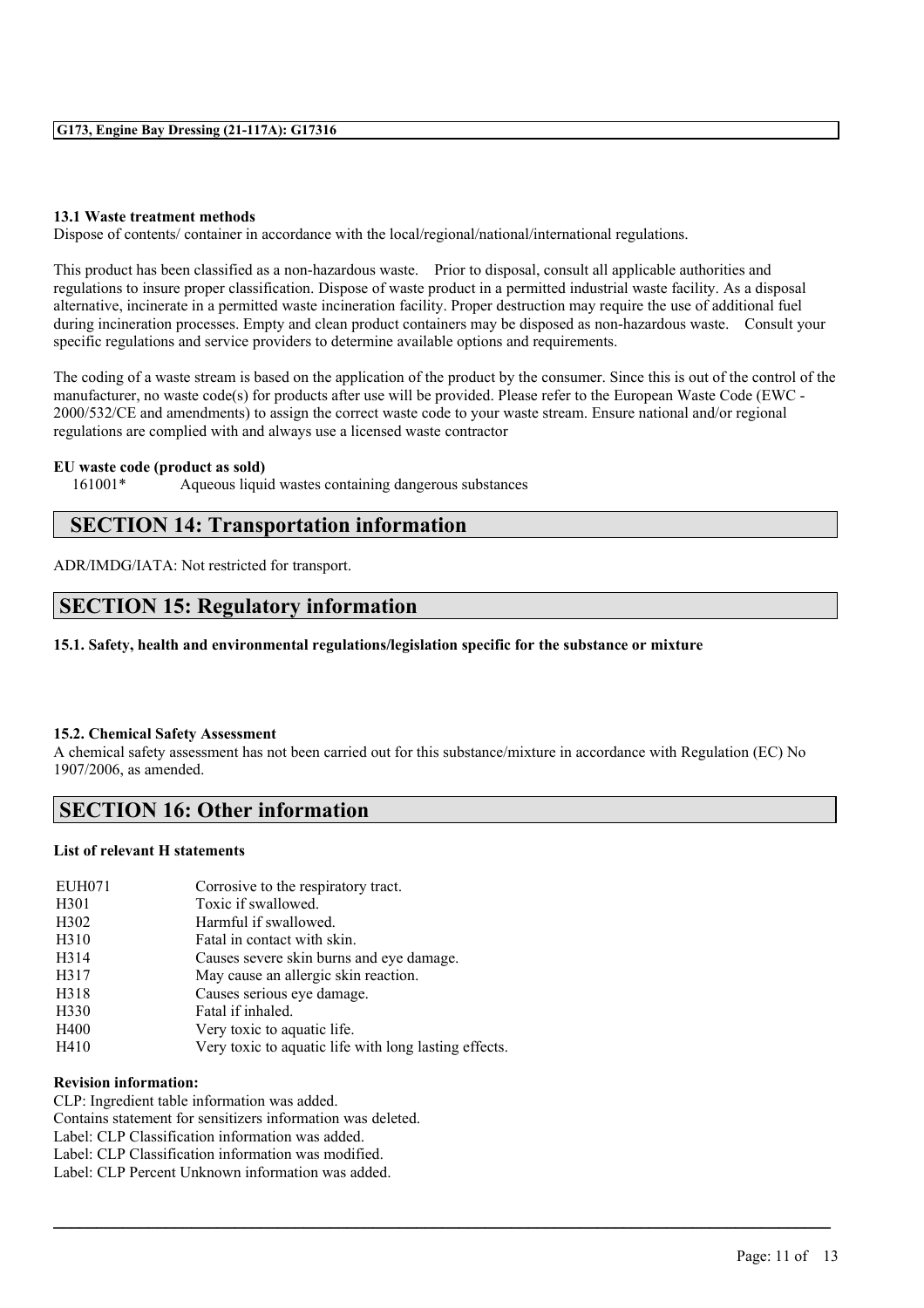Label: CLP Precautionary - Disposal information was added. Label: CLP Precautionary - General information was added. Label: CLP Precautionary - Prevention information was added. Label: CLP Precautionary - Response information was added. Label: Graphic information was added. Label: Signal Word information was added. List of sensitizers information was deleted. Photosensitisation Table information was modified. Sectio 16: UK disclaimer information was deleted. Section 09: Color information was added. Section 09: Odor information was added. Section 11: Acute Toxicity table information was modified. Section 11: Carcinogenicity Table information was modified. Section 11: Germ Cell Mutagenicity Table information was modified. Section 11: Health Effects - Inhalation information information was modified. Section 11: Reproductive and/or Developmental Effects text information was deleted. Section 11: Reproductive Toxicity Table information was modified. Section 11: Serious Eye Damage/Irritation Table information was modified. Section 11: Skin Corrosion/Irritation Table information was modified. Section 11: Skin Sensitization Table information was modified. Section 11: Target Organs - Single Table information was modified. Section 12: Component ecotoxicity information information was modified. Section 12: No PBT/vPvB information available warning information was modified. Section 12: Persistence and Degradability information information was modified. Section 12:Bioccumulative potential information information was modified. Section 13: 13.1. Waste disposal note information was modified. Section 13: EU waste code (product as sold) information information was modified. Section 15: Chemical Safety Assessment information was modified. Section 15: Label remarks and EU Detergent information was deleted. Section 15: Regulations - Inventories information was deleted. Section 16: Web address information was modified. Section 2: H phrase reference information was added. Section 3: Composition/ Information of ingredients table information was modified. Section 4: First aid for eye contact information information was modified. Section 4: First aid for inhalation information information was modified. Section 4: First aid for skin contact information information was modified. Section 5: Hazardous combustion products table information was modified. Section 6: Accidental release clean-up information information was modified. Section 6: Accidental release personal information information was modified. Section 7: Precautions safe handling information information was modified. Section 8: Appropriate Engineering controls information information was modified. Section 8: Personal Protection - Respiratory Information information was deleted. Section 8: Respiratory protection - recommended respirators guide information was deleted. Section 8: Respiratory protection - recommended respirators information information was deleted. Section 8: Respiratory protection information information was added. Sections 3 and 9: Odour, colour, grade information information was deleted.

Two-column table displaying the unique list of H Codes and statements (std phrases) for all components of the given material. information was modified.

DISCLAIMER: The information on this Safety Data Sheet is based on our experience and is correct to the best of our knowledge at the date of publication, but we do not accept any liability for any loss, damage or injury resulting from its use (except as required by law). The information may not be valid for any use not referred to in this Data Sheet or use of the product in combination with other materials. For these reasons, it is important that customers carry out their own test to satisfy themselves as to the suitability of the product for their own intended applications. In addition, this SDS is being provided to convey health and safety information. If you are the importer of record of this product into the European Union, you are responsible for all regulatory requirements, including, but not limited to, product registrations/notifications, substance